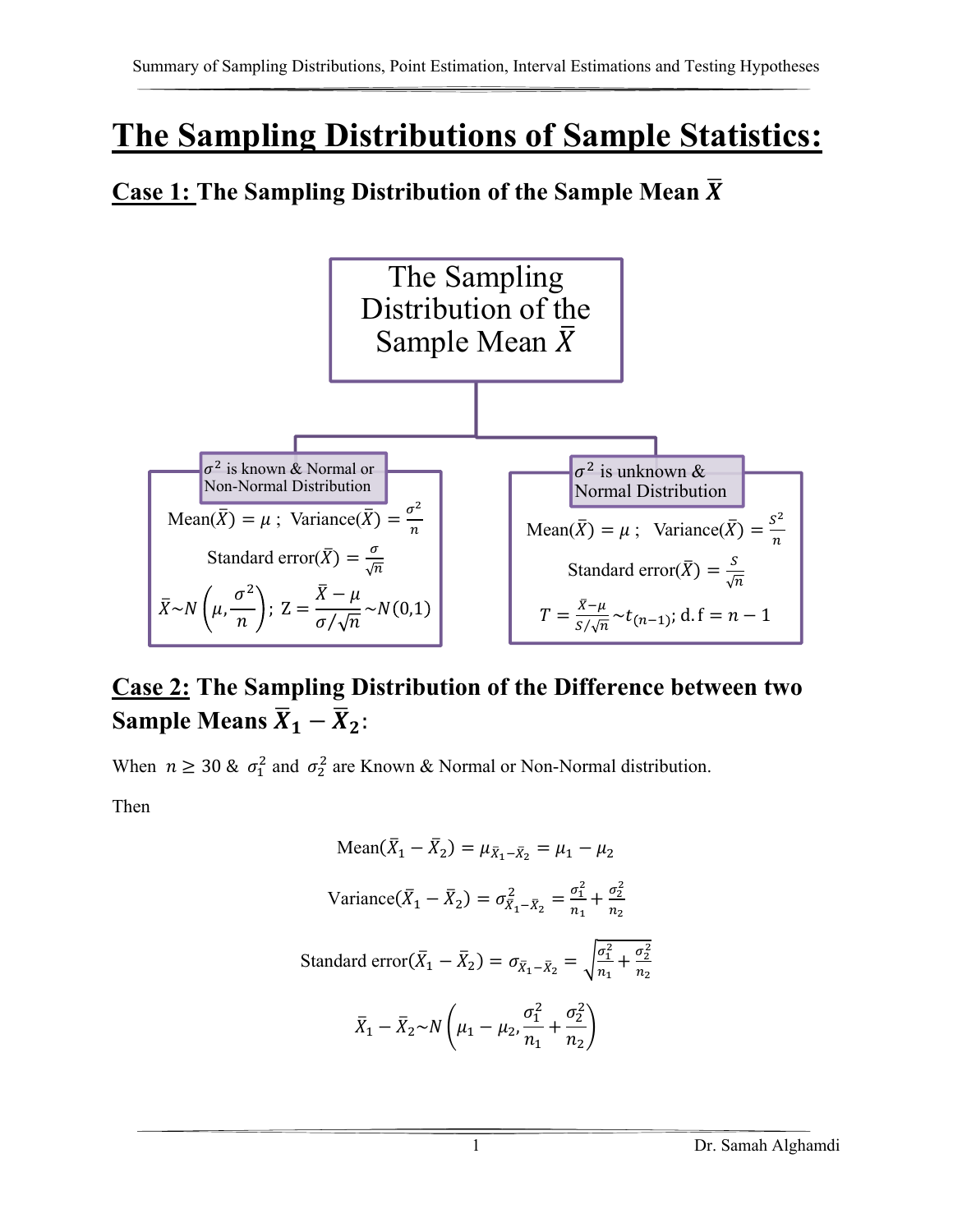$$
Z = \frac{(\bar{X}_1 - \bar{X}_2) - (\mu_1 - \mu_2)}{\sqrt{\frac{\sigma_1^2}{n_1} + \frac{\sigma_2^2}{n_2}}} \sim N(0, 1)
$$

#### **Case 3: The Sampling Distribution of the Sample Proportion**  $\hat{p}$ **:**

When  $n \ge 30$ ,  $np > 5$ ,  $nq > 5$  and  $\hat{p} = \frac{x}{n}$ .

Then

Mean  $(\hat{p}) = \mu_{\hat{p}} = p$ Variance  $(\hat{p}) = \sigma_{\hat{p}}^2 = \frac{pq}{n}$ Standard error $(\hat{p}) = \sigma_{\hat{p}} = \sqrt{\frac{pq}{n}}$  $pq$  $\hat{p} \sim N\left(p, \frac{pq}{n}\right)$  $\hat{p}-p$  $Z =$  $\sqrt{\frac{pq}{n}}$  $~\sim N(0,1)$ 

#### **Case 4: The Sampling Distribution of Difference between two Sample Proportions**  $\hat{p}_1 - \hat{p}_2$ **:**

When  $n_1 \ge 30$ ,  $n_2 \ge 30$ ,  $n_1 p_1 > 5$ ,  $n_1 q_1 > 5$ ,  $n_2 p_2 > 5$ ,  $n_2 q_2 > 5$  and  $\hat{p}_1 = \frac{x_1}{n_1}$ ,  $\hat{p}_2 = \frac{x_2}{n_2}$ ;  $\hat{p}_1 - \hat{p}_2 = \frac{X_1}{n_1} - \frac{X_2}{n_2}.$ 

Then

Mean 
$$
(\hat{p}_1 - \hat{p}_2) = \mu_{\hat{p}_1 - \hat{p}_2} = p_1 - p_2
$$
  
Variance  $(\hat{p}_1 - \hat{p}_2) = \sigma_{\hat{p}_1 - \hat{p}_2}^2 = \frac{p_1 q_1}{n_1} + \frac{p_2 q_2}{n_2}$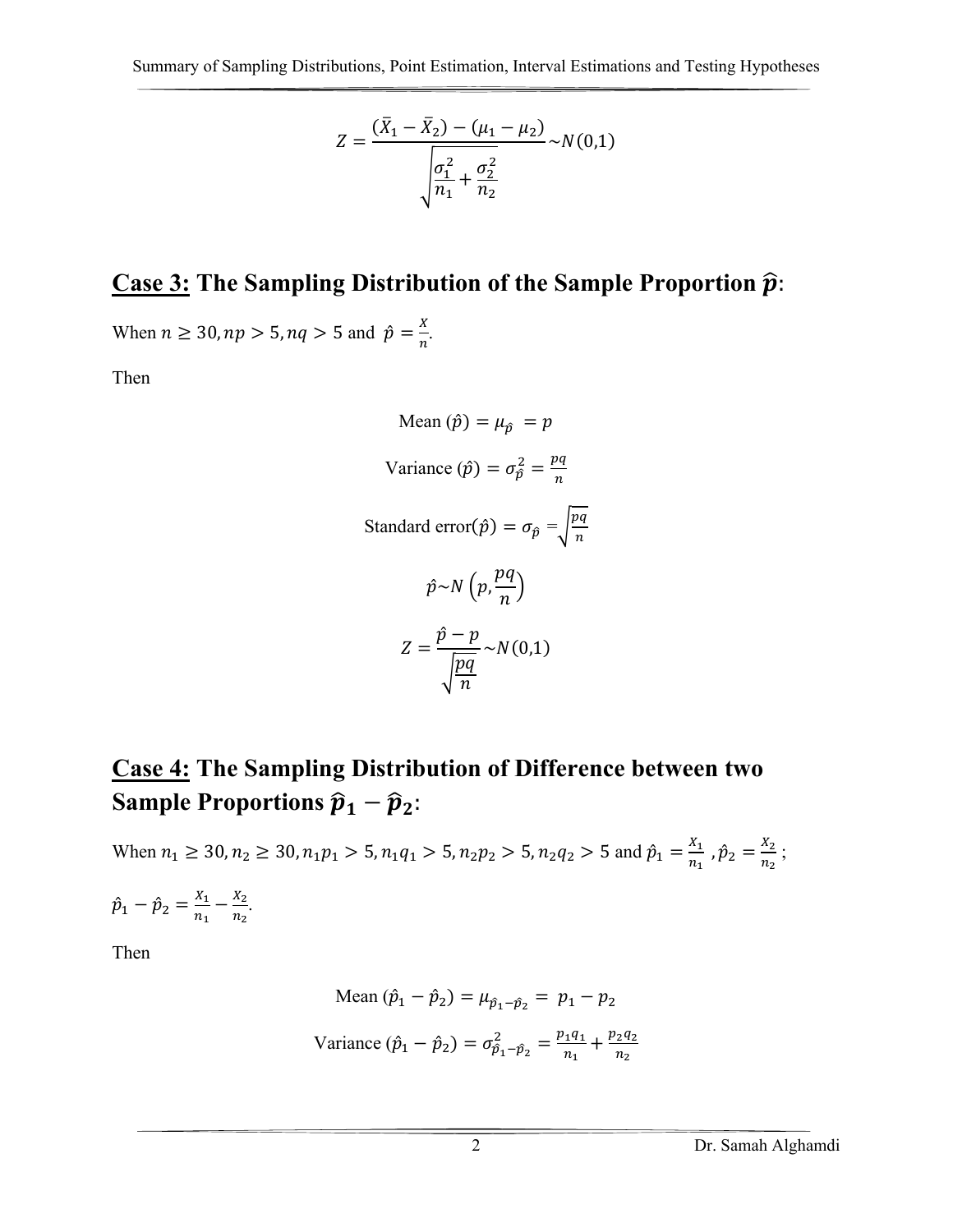Standard deviation 
$$
(\hat{p}_1 - \hat{p}_2) = \sigma_{\hat{p}_1 - \hat{p}_2} = \sqrt{\frac{p_1 q_1}{n_1} + \frac{p_2 q_2}{n_2}}
$$
  
\n
$$
\hat{p}_1 - \hat{p}_2 \sim N \left( p_1 - p_2, \frac{p_1 q_1}{n_1} + \frac{p_2 q_2}{n_2} \right)
$$
\n
$$
Z = \frac{(\hat{p}_1 - \hat{p}_2) - (p_1 - p_2)}{\sqrt{\frac{p_1 q_1}{n_1} + \frac{p_2 q_2}{n_2}}} \sim N(0, 1)
$$

# **Estimations:**

## **1. Point Estimation for the Population Parameters:**

|                                           | Population<br>Parameter | Point Estimator<br>(Sample Statistic) |
|-------------------------------------------|-------------------------|---------------------------------------|
| Mean                                      |                         |                                       |
| Variance                                  |                         | $S^2$                                 |
| <b>Standard Deviation</b>                 | σ                       |                                       |
| Proportion                                |                         |                                       |
| The Difference between<br>two Means       | $\mu_1 - \mu_2$         | $\bar{X}_1 - \bar{X}_2$               |
| The Difference between<br>two Proportions | $p_1 - p_2$             | $\hat{p}_1 - \hat{p}_2$               |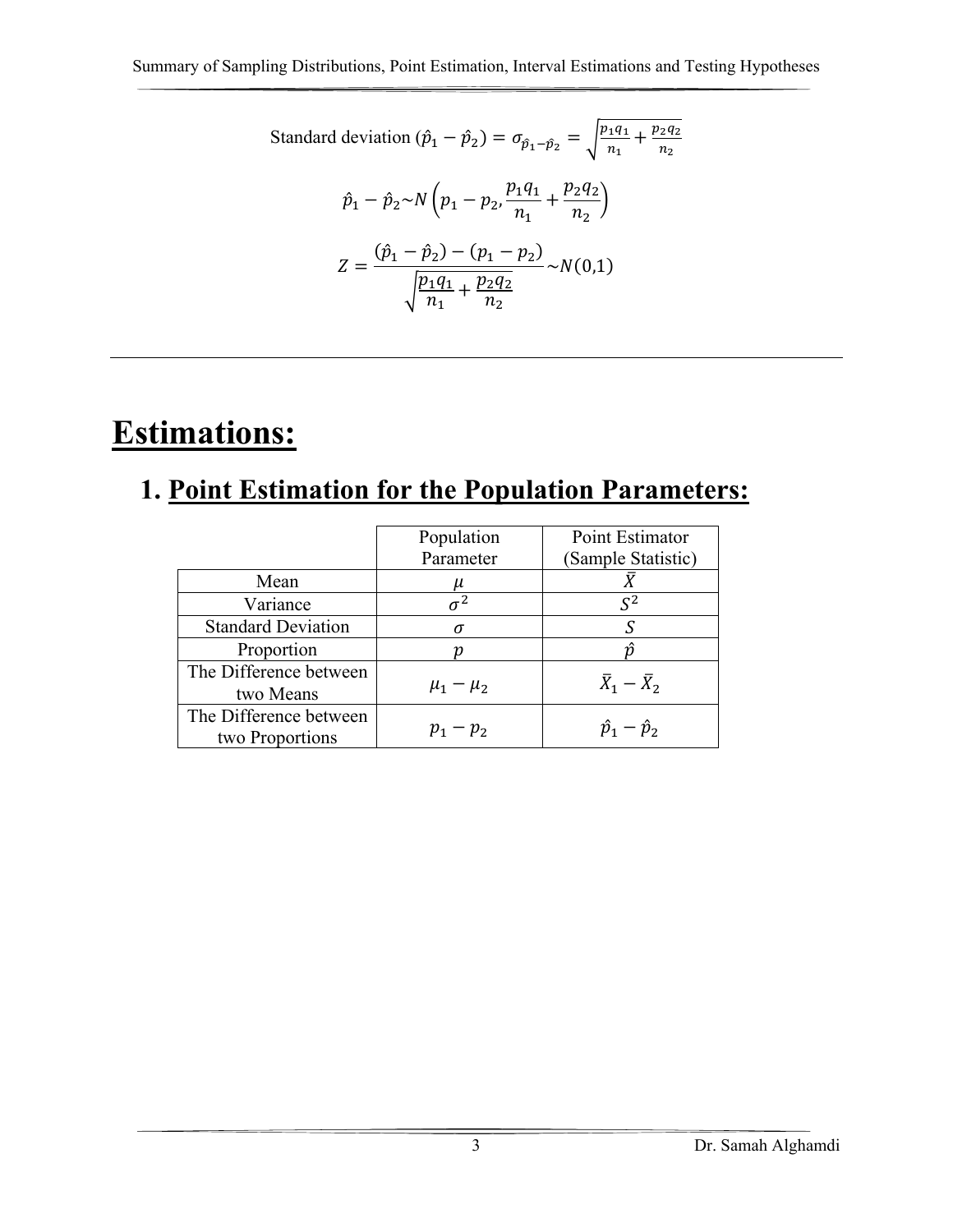## **2. Confidence Intervals for the Population Parameters:**

#### **Case 1: The Confidence Interval for the Population Mean**  $\mu$ **:**



#### **Case 2: The Confidence Interval for the Difference between two Population Means**  $\mu_1 - \mu_2$ **.**

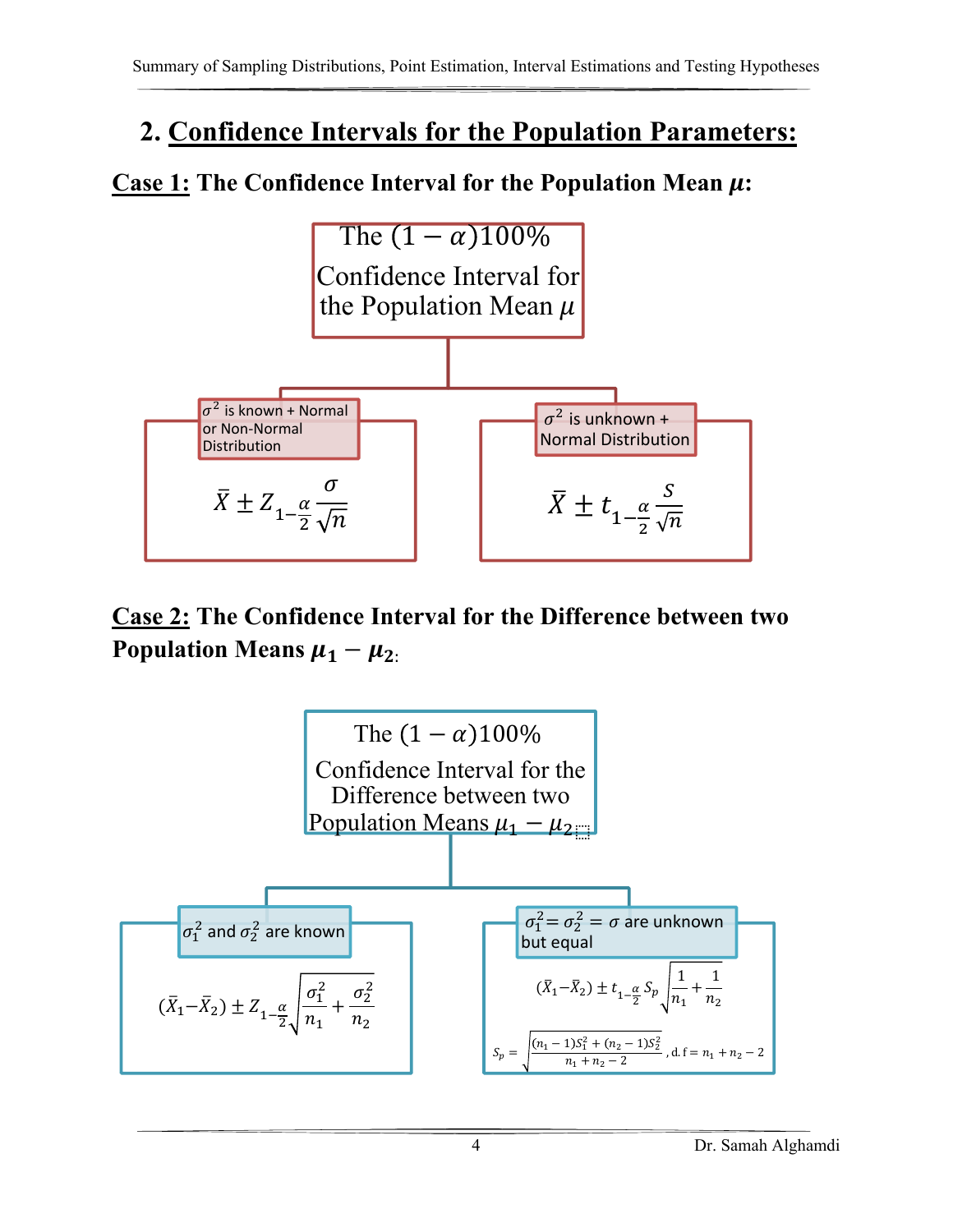#### **Case 3: The Confidence Interval for the Population Proportion** *p***:**

When  $n \ge 30$ ,  $np > 5$ ,  $nq > 5$  and  $\hat{p} = \frac{x}{n}$ .

Then the  $(1 - \alpha)100\%$  confidence interval for *p* is

$$
\hat{p} \pm Z_{1-\frac{\alpha}{2}} \sqrt{\frac{\hat{p}\hat{q}}{n}}
$$

#### **Case 4: The Confidence Interval for the Difference between two Population Proportions**  $p_1 - p_2$ :

When  $n_1 \ge 30$ ,  $n_2 \ge 30$ ,  $n_1 p_1 > 5$ ,  $n_1 q_1 > 5$ ,  $n_2 p_2 > 5$ ,  $n_2 q_2 > 5$  and  $\hat{p}_1 = \frac{X_1}{n_1}$ ,  $\hat{p}_2 = \frac{X_2}{n_2}$ ,  $\hat{p}_1 - \hat{p}_2 = \frac{X_1}{n_1} - \frac{X_2}{n_2}.$ 

Then the  $(1 - \alpha)100\%$  confidence interval for  $p_1 - p_2$  is

$$
(\hat{p}_1 - \hat{p}_2) \pm Z_{1-\frac{\alpha}{2}} \sqrt{\frac{\hat{p}_1 \hat{q}_1}{n_1} + \frac{\hat{p}_2 \hat{q}_2}{n_2}}
$$

**The General Formulas:** 

 $Z = \frac{value - mean}{standard error}$ 

estimator  $\pm$  (reliability cofficient×standard error)

Or estimator  $\pm$  margin of error

where,

Standard error = standard deviation

 $Estimator = Point estimate$ 

Reliability coefficient = table value =  $Z_{1-\frac{\alpha}{2}}$  or  $t_{1-\frac{\alpha}{2}}$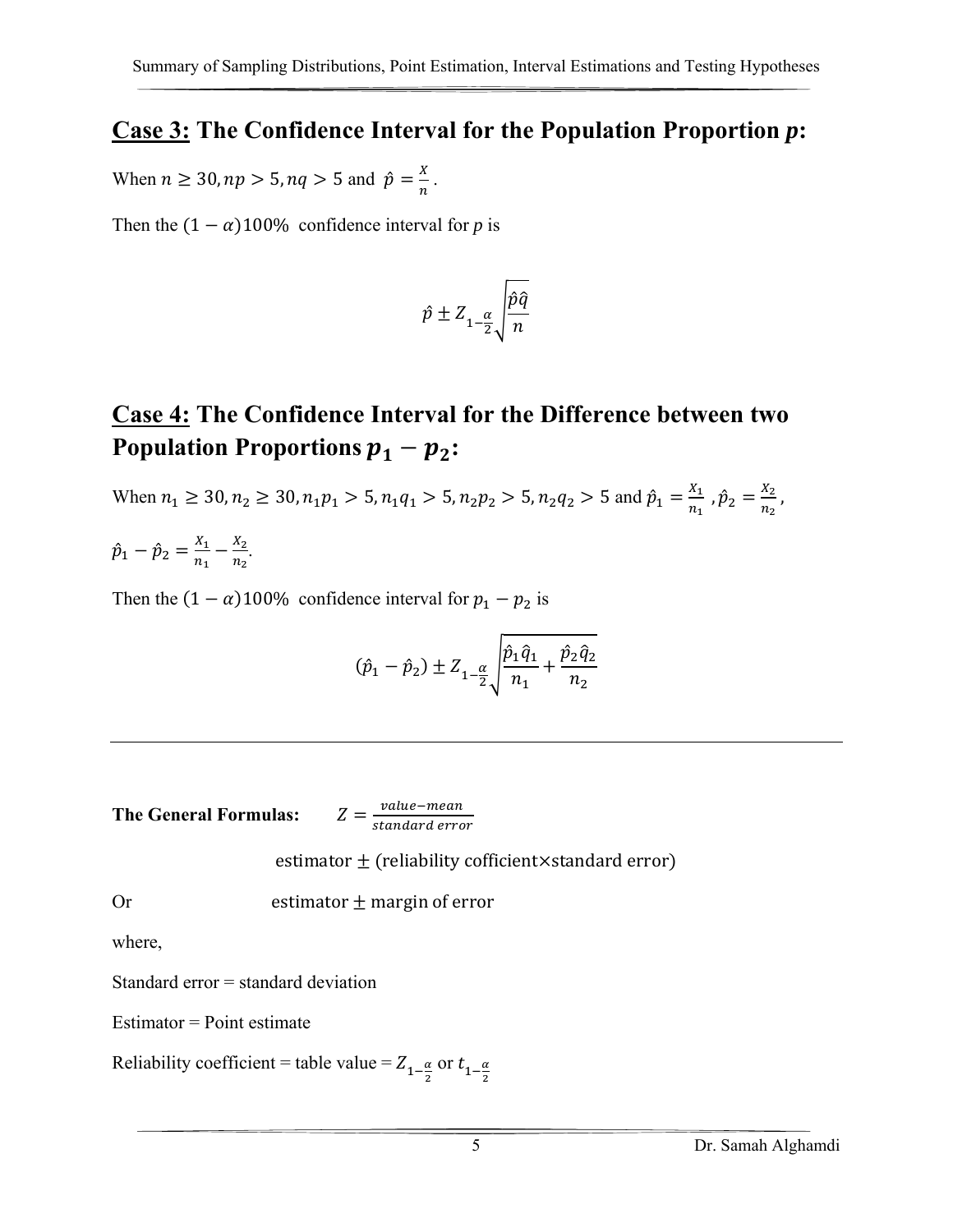# **Hypotheses Testing:**

- A hypothesis is a statement about one or more populations.
- A statistical hypothesis is a conjecture (or a statement) concerning the population which can be evaluated by appropriate statistical technique.
- We usually test the null hypothesis  $(H_0)$  against the alternative (or the research) hypothesis ( $H_A$  or  $H_1$ ) by choosing one of the following situations: Two-sided hypothesis:

 $H_0: \theta = \theta_0$  against  $H_A: \theta \neq \theta_0$ 

One-sided hypothesis:

- (i)  $H_0: \theta \ge \theta_0$  against  $H_A: \theta \le \theta_0$
- (ii)  $H_0: \theta \leq \theta_0$  against  $H_A: \theta > \theta_0$
- There are 4 possible situations in testing a statistical hypothesis:

|            |                 | Condition of Null Hypothesis $H_0$ |                         |
|------------|-----------------|------------------------------------|-------------------------|
|            |                 | (Nature/Reality)                   |                         |
|            |                 | $H_0$ is false<br>$H_0$ is true    |                         |
| Possible   | Accepting $H_0$ | Correct                            | Type II error           |
| Action     |                 | Decision                           |                         |
| (Decision) | Rejecting $H_0$ | Type I error                       | <b>Correct Decision</b> |
|            |                 |                                    |                         |

- There are two types of errors:
	- (i) Type I error = Rejecting  $H_0$  when  $H_0$  is true P(Type I error) = P(Rejecting  $H_0 \mid H_0$  is true) =  $\alpha$ Which is called the significance level of the test.
	- (ii) Type II error = Accepting  $H_0$  when  $H_0$  is false P(Type II error) = P(Accepting  $H_0 | H_0$  is false) =  $\beta$
- The test statistic has the following form:

Test Statistic  $=\frac{\text{estimate} - \text{hypotheized parameter}}{1 - \text{length} + \text{width}}$ standard error of the estimate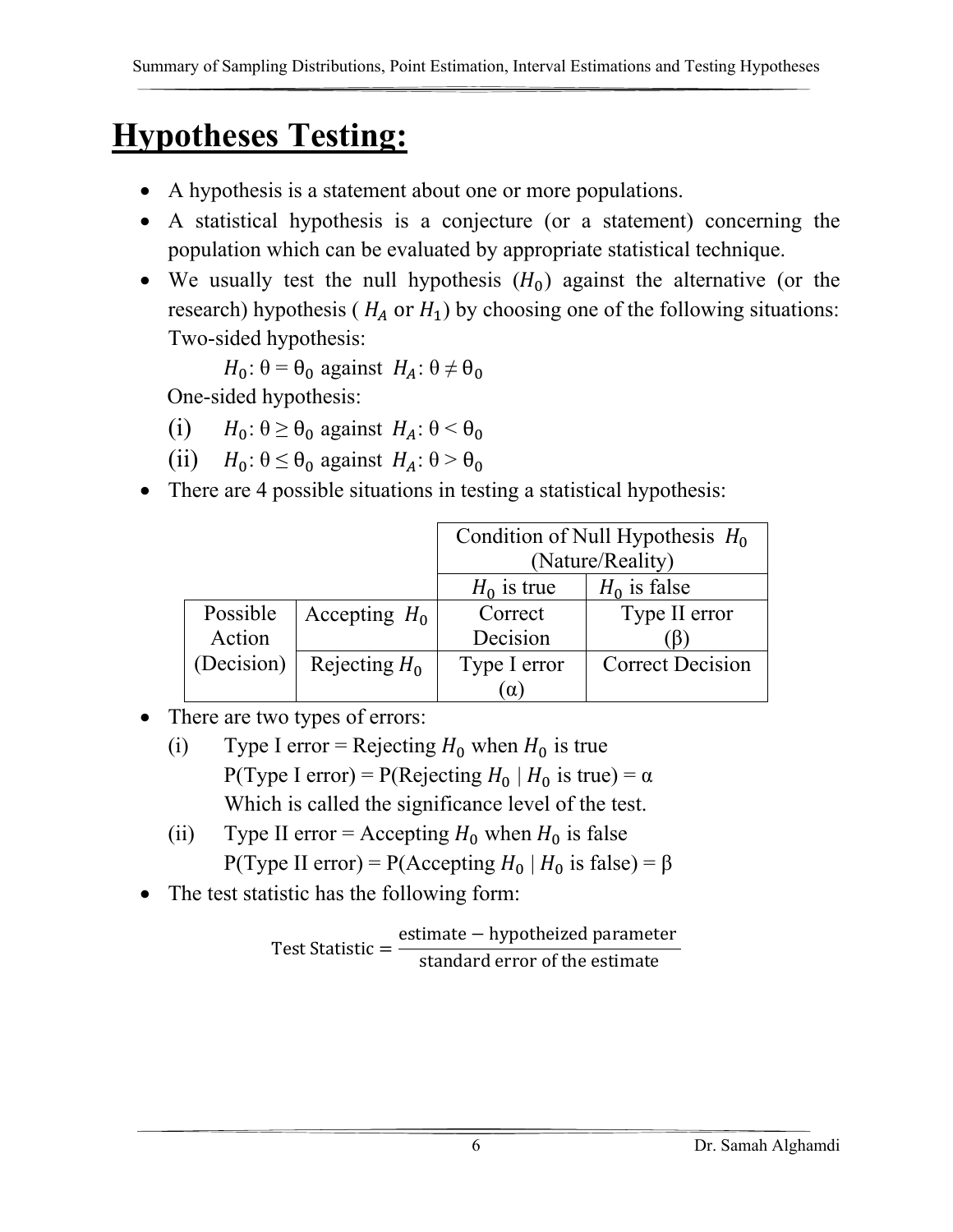#### **1. Hypotheses Testing for the population Mean**  $(\mu)$ **:**

| Hypotheses                                                                   | $H_0: \mu = \mu_0$ vs<br>$H_A$ : $\mu \neq \mu_0$                                                                  | $H_0: \mu \leq \mu_0$ vs<br>$H_A$ : $\mu > \mu_0$                                                                                | $H_0$ : $\mu \geq \mu_0$ vs<br>$H_A$ : $\mu < \mu_0$                                                       |
|------------------------------------------------------------------------------|--------------------------------------------------------------------------------------------------------------------|----------------------------------------------------------------------------------------------------------------------------------|------------------------------------------------------------------------------------------------------------|
| Assumptions:                                                                 | First Case: $\sigma^2$ is known; Normal or Non-Normal Distribution                                                 |                                                                                                                                  |                                                                                                            |
| <b>Test Statistic</b><br>(T.S.)                                              |                                                                                                                    | $Z = \frac{X - \mu_0}{\sigma / \sqrt{n}} \sim N(0,1)$                                                                            |                                                                                                            |
| Rejection Region<br>$(R.R.)$ &<br>Acceptance<br>Region $(A.R.)$ of<br>$H_0$  | $\alpha/2$ $1 - \alpha$<br>R.R. A.R. of $H_0$ $\alpha/2$<br>$R$ .R. $\alpha$ $Z_{1-\frac{\alpha}{2}}$ of $H_0$ $Z$ | $\left(\begin{array}{c c}\n1-\alpha \\ \end{array}\right)$<br>A.R. of $H_0$ $\alpha$<br>R.R. $\alpha$<br>$Z_{1-\alpha}$ of $H_0$ | $A.R.$ of $H_0$<br>of $H_0$ $-Z_{1-\alpha}$                                                                |
| <b>Critical Value</b>                                                        | $-Z_{1-\frac{\alpha}{2}}$ and $Z_{1-\frac{\alpha}{2}}$                                                             | $Z_{1-\alpha}$                                                                                                                   | $-Z_{1-\alpha}$                                                                                            |
|                                                                              | We reject $H_0$ (and accept $H_A$ ) at the significance level $\alpha$ if:                                         |                                                                                                                                  |                                                                                                            |
| Decision                                                                     | $Z < -Z_{1-\frac{\alpha}{2}}$<br>or $Z > Z_{1-\frac{\alpha}{\alpha}}$                                              | $Z > Z_{1-\alpha}$                                                                                                               | $Z < -Z_{1-\alpha}$                                                                                        |
| Assumptions:                                                                 |                                                                                                                    | Second Case: $\sigma^2$ is unknown; Normal Distribution                                                                          |                                                                                                            |
| <b>Test Statistic</b><br>(T.S.)                                              |                                                                                                                    | $T = \frac{X - \mu_0}{S/\sqrt{n}} \sim t_{(n-1)};$ d. $f = v = n - 1$                                                            |                                                                                                            |
| Rejection Region<br>$(R.R.) \&$<br>Acceptance<br>Region $(A.R.)$ of<br>$H_0$ | $\alpha/2$ $\alpha/2$ $\alpha/2$<br>A.R. of $H_0$ $\alpha/2$ R.R.<br>of $H_0$ $-t_{1-\frac{\alpha}{2}}$            | $\left  \frac{1-\alpha}{A.R. \text{ of } H_0} \right $<br>$t_{1-\alpha}$ of $H_0$                                                | $\begin{pmatrix} 1 - \alpha \\ A.R. \text{ of } H_0 \end{pmatrix}$<br>$\alpha$<br>of $H_0$ $-t_{1-\alpha}$ |
| <b>Critical Value</b>                                                        | $-t_{1-\frac{\alpha}{2}}$ and $t_{1-\frac{\alpha}{2}}$                                                             | $t_{1-\alpha}$                                                                                                                   | $-t_{1-\alpha}$                                                                                            |
|                                                                              | We reject $H_0$ (and accept $H_A$ ) at the significance level $\alpha$ if:                                         |                                                                                                                                  |                                                                                                            |
| Decision                                                                     | $T < -t_{1-\frac{\alpha}{2}}$<br>or $T > t_{1-\frac{\alpha}{2}}$                                                   | $T > t_{1-\alpha}$                                                                                                               | $T < -t_{1-\alpha}$                                                                                        |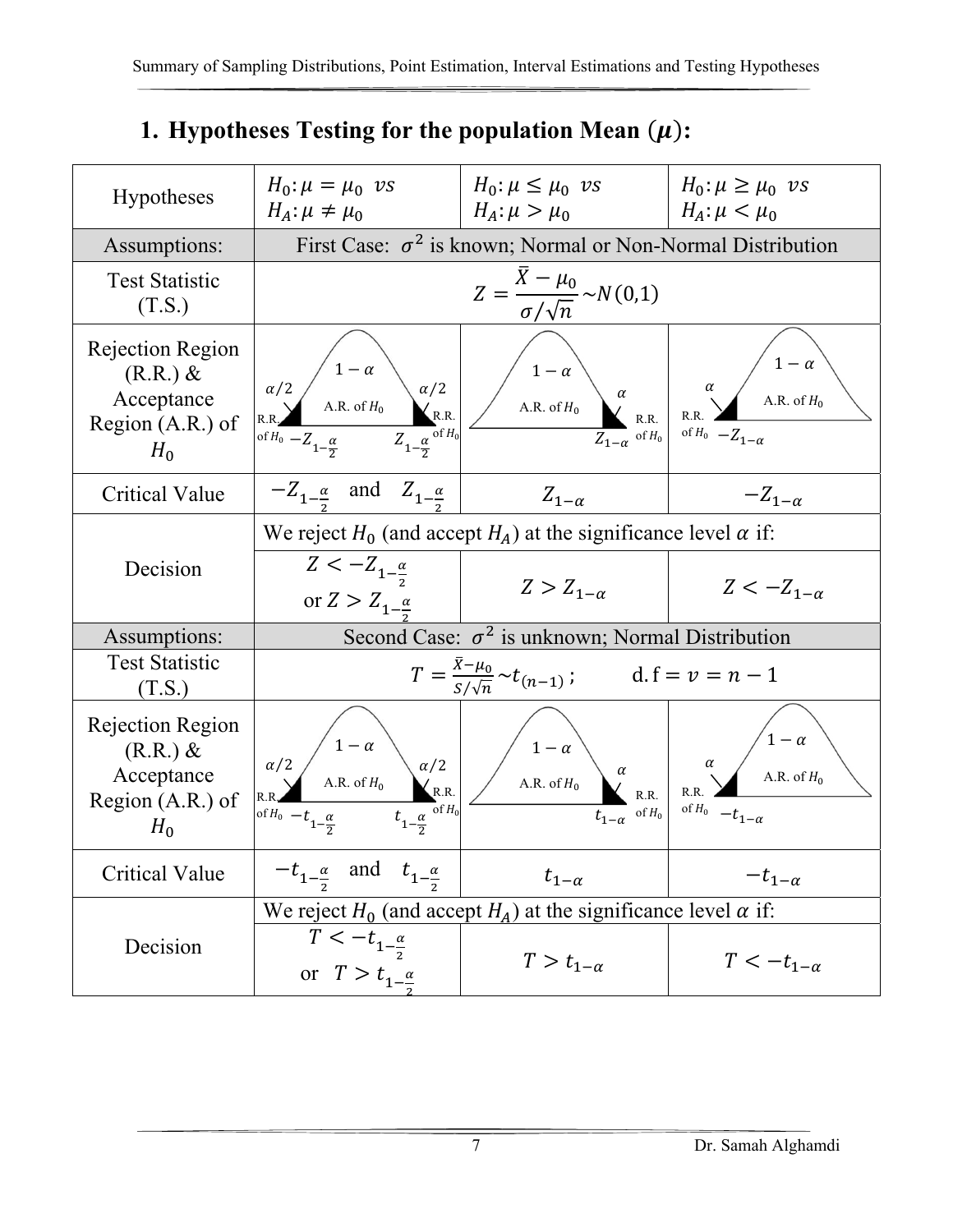## **2. Hypotheses Testing for the Difference Between Two Population Means**  $(\mu_1 - \mu_2)$  (Independent Populations):

| <b>Hypotheses</b>                                                           | $H_0: \mu_1 = \mu_2$ vs<br>$H_A: \mu_1 \neq \mu_2$                                                                                                                                  | $H_0: \mu_1 \leq \mu_2$ vs<br>$H_A: \mu_1 > \mu_2$                                                                                                                                           | $H_0: \mu_1 \geq \mu_2$ vs<br>$H_A: \mu_1 < \mu_2$                  |
|-----------------------------------------------------------------------------|-------------------------------------------------------------------------------------------------------------------------------------------------------------------------------------|----------------------------------------------------------------------------------------------------------------------------------------------------------------------------------------------|---------------------------------------------------------------------|
| Assumptions:                                                                | First Case: $\sigma_1^2$ and $\sigma_2^2$ are known                                                                                                                                 |                                                                                                                                                                                              |                                                                     |
| <b>Test Statistic</b><br>(T.S.)                                             |                                                                                                                                                                                     | $Z = \frac{X_1 - X_2}{\sqrt{X_1 - X_2}} \sim N(0,1)$<br>$\frac{\sigma_1^2}{n_1} + \frac{\sigma_2^2}{n_2}$                                                                                    |                                                                     |
| Rejection Region<br>$(R.R.)$ &<br>Acceptance<br>Region $(A.R.)$ of<br>$H_0$ | of $H_0 - Z_{1-\frac{\alpha}{2}}$ $Z_{1-\frac{\alpha}{2}}$ of $H_0$                                                                                                                 | $\alpha/2$ $\begin{pmatrix} 1-\alpha \\ A.R. \text{ of } H_0 \end{pmatrix}$ $\alpha/2$ $\alpha/2$ $\alpha$ $\alpha$ $A.R. \text{ of } H_0$ $\alpha$ $\alpha$ R.R.<br>$Z_{1-\alpha}$ of $H_0$ | $1-\alpha$<br>$\alpha$<br>A.R. of $H_0$<br>of $H_0$ $-Z_{1-\alpha}$ |
| Critical Value                                                              | $-Z_{1-\frac{\alpha}{2}}$ and $Z_{1-\frac{\alpha}{2}}$                                                                                                                              | $Z_{1-\alpha}$                                                                                                                                                                               | $-Z_{1-\alpha}$                                                     |
|                                                                             |                                                                                                                                                                                     | We reject $H_0$ (and accept $H_A$ ) at the significance level $\alpha$ if:                                                                                                                   |                                                                     |
| Decision                                                                    | $Z < -Z_{1-\frac{\alpha}{2}}$<br>or $Z > Z_{1-\frac{\alpha}{2}}$                                                                                                                    | $Z > Z_{1-\alpha}$                                                                                                                                                                           | $Z < -Z_{1-\alpha}$                                                 |
| Assumptions:                                                                | Second Case: $\sigma_1^2$ and $\sigma_2^2$ are unknown but equal $(\sigma_1^2 = \sigma_2^2 = \sigma^2)$                                                                             |                                                                                                                                                                                              |                                                                     |
| <b>Test Statistic</b><br>(T.S.)                                             | $\sqrt{\frac{S_p^2}{n_1} + \frac{S_p^2}{n_2}}$                                                                                                                                      | $T = \frac{X_1 - X_2}{T} \sim t(n_1 + n_2 - 2)$ , $df = v = n_1 + n_2 - 2$                                                                                                                   | $S_p^2 = \frac{(n_1 - 1)S_1^2 + (n_2 - 1)S_2^2}{n_1 + n_2 - 2}$     |
| Rejection Region<br>$(R.R.)$ &<br>Acceptance<br>Region (A.R.) of<br>$H_0$   | $/ 1 - \alpha$<br>$\int \alpha/2$<br>A.R. of $H_0$<br>R.R.<br>$\bigwedge$ R.R.<br>of $H_0^-$<br>$\overline{\circ}$ f $H_0$<br>$-t_{1-\frac{\alpha}{2}}$<br>$t_{1-\frac{\alpha}{2}}$ | $1-\alpha$<br>A.R. of $H_0$<br>R.R.<br>of $H_0$<br>$t_{1-\alpha}$                                                                                                                            | A.R. of $H_0$<br>of $H_0$ $-t_{1-\alpha}$                           |
| <b>Critical Value</b>                                                       | and $t_{1-\frac{\alpha}{2}}$<br>$-t_{1-\frac{\alpha}{2}}$                                                                                                                           | $t_{1-\alpha}$                                                                                                                                                                               | $-t_{1-\alpha}$                                                     |
|                                                                             | We reject $H_0$ (and accept $H_A$ ) at the significance level $\alpha$ if:                                                                                                          |                                                                                                                                                                                              |                                                                     |
| Decision                                                                    | $T < -t_{1-\frac{\alpha}{2}}$<br>or $T > t_{1-\frac{\alpha}{2}}$                                                                                                                    | $T > t_{1-\alpha}$                                                                                                                                                                           | $T<-t_{1-\alpha}$                                                   |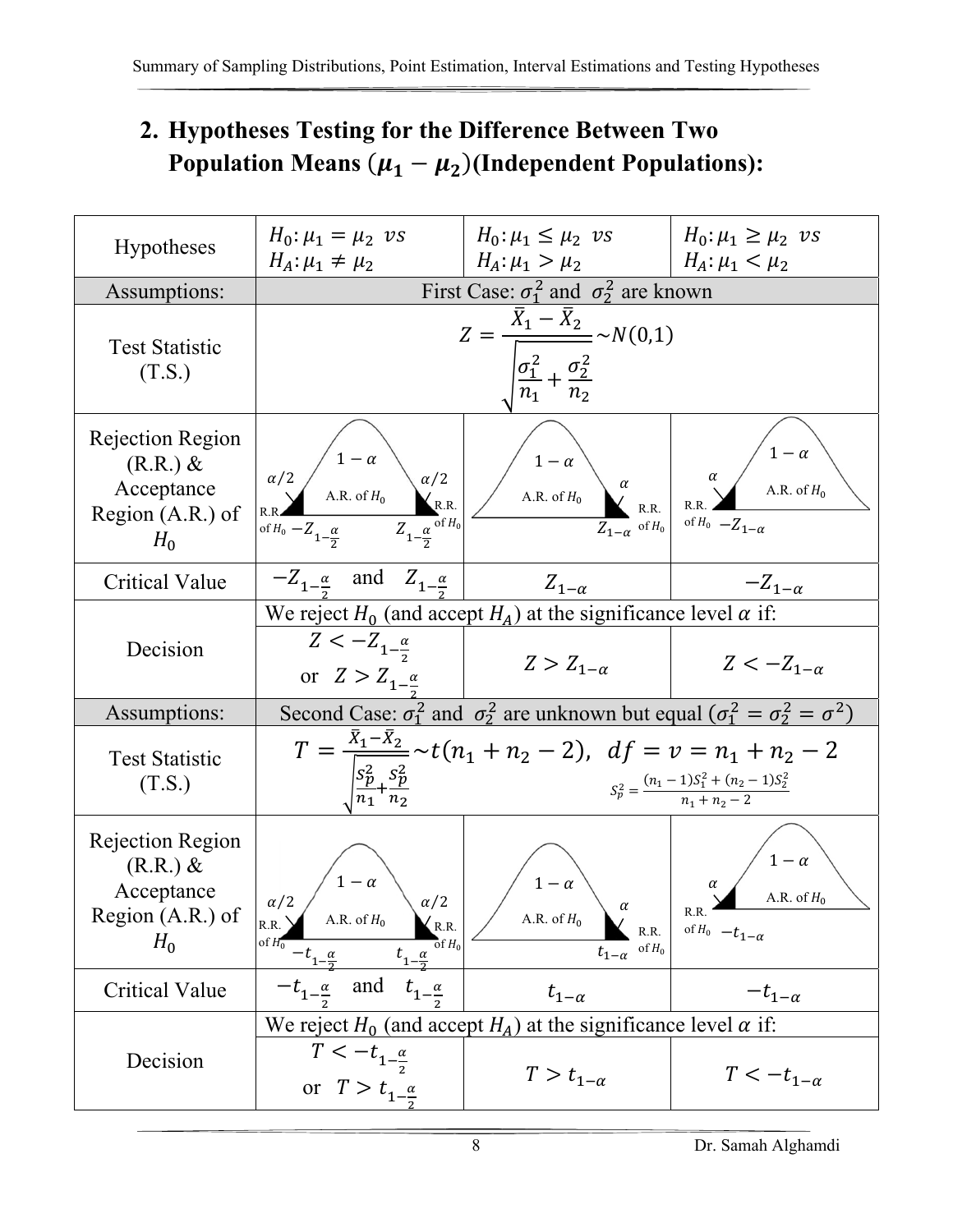## **3. Confidence Interval and Hypotheses Testing for the Difference**  Between Two Population Means  $(\mu_1 - \mu_2 = \mu_D)$  for **Dependent (Related) Populations: Paired t-Test:**

| Calculate the<br>Quantities                                                  |                                                                                                                                                | The differences (D-observations): $D_i = X_i - Y_i$ , $i = 1, 2, , n$<br>Sample Mean of the D-observations: $\overline{D} = \frac{\sum_{i=1}^{n} D_i}{\sum_{i=1}^{n} D_i}$<br>Sample Variance of the D-observations: $S_D^2 = \frac{\sum_{i=1}^{n} (D_i - \overline{D})^2}{n-1}$<br>Sample Standard Deviation of the D-observations: $S_D = \sqrt{S_D^2}$ |                                                                 |
|------------------------------------------------------------------------------|------------------------------------------------------------------------------------------------------------------------------------------------|-----------------------------------------------------------------------------------------------------------------------------------------------------------------------------------------------------------------------------------------------------------------------------------------------------------------------------------------------------------|-----------------------------------------------------------------|
|                                                                              |                                                                                                                                                | Confidence Interval for $\mu_D = \mu_1 - \mu_2$                                                                                                                                                                                                                                                                                                           |                                                                 |
| $100(1-\alpha)\%$<br>Confidence<br>Interval for $\mu_D$                      | $\label{eq:1.1} \overline{D}\pm t_{1-\frac{\alpha}{2}\sqrt{n}}\;,\quad df=v=n-1$                                                               |                                                                                                                                                                                                                                                                                                                                                           |                                                                 |
|                                                                              |                                                                                                                                                | Hypotheses Testing for $\mu_D = \mu_1 - \mu_2$                                                                                                                                                                                                                                                                                                            |                                                                 |
| <b>Hypotheses</b>                                                            | $H_0: \mu_1 = \mu_2$ vs<br>$H_A: \mu_1 \neq \mu_2$<br><sub>or</sub><br>$H_A: \mu_D \neq 0$                                                     | $H_0: \mu_1 \leq \mu_2$ vs<br>  $H_A: \mu_1 > \mu_2$<br>or<br>$H_0: \mu_D = 0 \text{ vs } H_0: \mu_D \leq 0 \text{ vs } H_0: \mu_D \geq 0 \text{ vs }$<br>$H_A: \mu_D > 0$ $H_A: \mu_D < 0$                                                                                                                                                               | $H_0: \mu_1 \geq \mu_2$ vs<br>$H_A: \mu_1 < \mu_2$<br><b>or</b> |
| <b>Test Statistic</b><br>(T.S.)                                              | $T = \frac{\overline{D}}{\varsigma_{\sim 1}\sqrt{n}} \sim t(n-1)$ , $df = v = n-1$                                                             |                                                                                                                                                                                                                                                                                                                                                           |                                                                 |
| Rejection Region<br>$(R.R.) \&$<br>Acceptance<br>Region $(A.R.)$ of<br>$H_0$ | $\begin{pmatrix} 1 - \alpha \\ AB. \text{ of } H_0 \end{pmatrix} \alpha/2$<br>A.R. of $H_0$<br>$\alpha/2$<br>of $H_0 - t_{1-\frac{\alpha}{2}}$ | $1 - \alpha$<br>A.R. of $H_0$<br>$t_{1-\alpha}$ of $H_0$                                                                                                                                                                                                                                                                                                  | of $H_0$ $-t_{1-\alpha}$                                        |
| <b>Critical Value</b>                                                        | $-t_{1-\frac{\alpha}{2}}$ and $t_{1-\frac{\alpha}{2}}$                                                                                         | $t_{1-\alpha}$                                                                                                                                                                                                                                                                                                                                            | $-t_{1-\alpha}$                                                 |
| Decision                                                                     | $T < -t_{1-\frac{\alpha}{2}}$<br>or $T > t_{1-\frac{\alpha}{\alpha}}$                                                                          | We reject $H_0$ (and accept $H_A$ ) at the significance level $\alpha$ if:<br>$T > t_{1-\alpha}$                                                                                                                                                                                                                                                          | $T < -t_{1-\alpha}$                                             |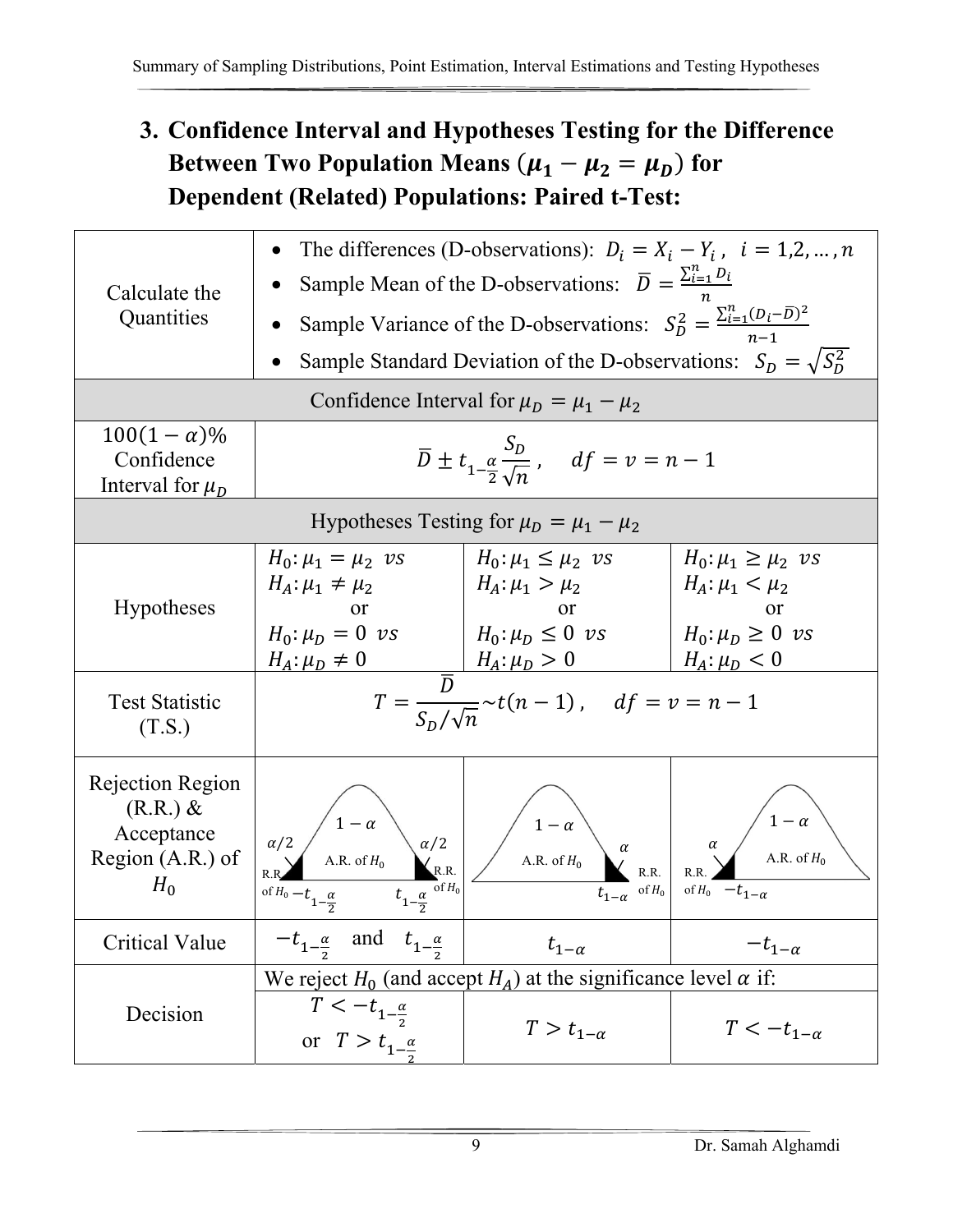|  |  |  | 4. Hypotheses Testing for the Population Proportion $(p)$ : |  |  |
|--|--|--|-------------------------------------------------------------|--|--|
|--|--|--|-------------------------------------------------------------|--|--|

| <b>Hypotheses</b>                                                         | $H_0: p = p_0$ vs<br>$H_A: p \neq p_0$                                                                                                                              | $H_0: p \leq p_0$ vs<br>$H_A: p > p$                                       | $H_0: p \geq p_0$ vs<br>$H_A: p < p_0$                |
|---------------------------------------------------------------------------|---------------------------------------------------------------------------------------------------------------------------------------------------------------------|----------------------------------------------------------------------------|-------------------------------------------------------|
| <b>Test Statistic</b><br>(T.S.)                                           |                                                                                                                                                                     | $Z = \frac{p - p_0}{\sqrt{p_0 - p_0}} \sim N(0,1)$ ,<br>$p_0(1-p_0)$       | $\hat{p} = \frac{X}{A}$                               |
| Rejection Region<br>$(R.R.)$ &<br>Acceptance<br>Region (A.R.) of<br>$H_0$ | $1-\alpha$<br>$\alpha/2$<br>$\alpha/2$<br>A.R. of $H_0$<br>R.R.<br>$\int_{0}^{1} H_0$<br>of $\overline{H_0}$ - $Z_{1-\frac{\alpha}{2}}$<br>$Z_{1-\frac{\alpha}{2}}$ | $1-\alpha$<br>$\alpha$<br>A.R. of $H_0$<br>$Z_{1-\alpha}$ of $H_0$         | $\alpha$<br>A.R. of $H_0$<br>of $H_0$ $-Z_{1-\alpha}$ |
| <b>Critical Value</b>                                                     | $-Z_{1-\frac{\alpha}{2}}$ and $Z_{1-\frac{\alpha}{2}}$                                                                                                              | $Z_{1-\alpha}$                                                             | $-Z_{1-\alpha}$                                       |
|                                                                           |                                                                                                                                                                     | We reject $H_0$ (and accept $H_A$ ) at the significance level $\alpha$ if: |                                                       |
| Decision                                                                  | $Z < -Z_{1-\frac{\alpha}{2}}$<br>or $Z > Z_{1-\frac{\alpha}{\alpha}}$                                                                                               | $Z > Z_{1-\alpha}$                                                         | $Z < -Z_{1-\alpha}$                                   |